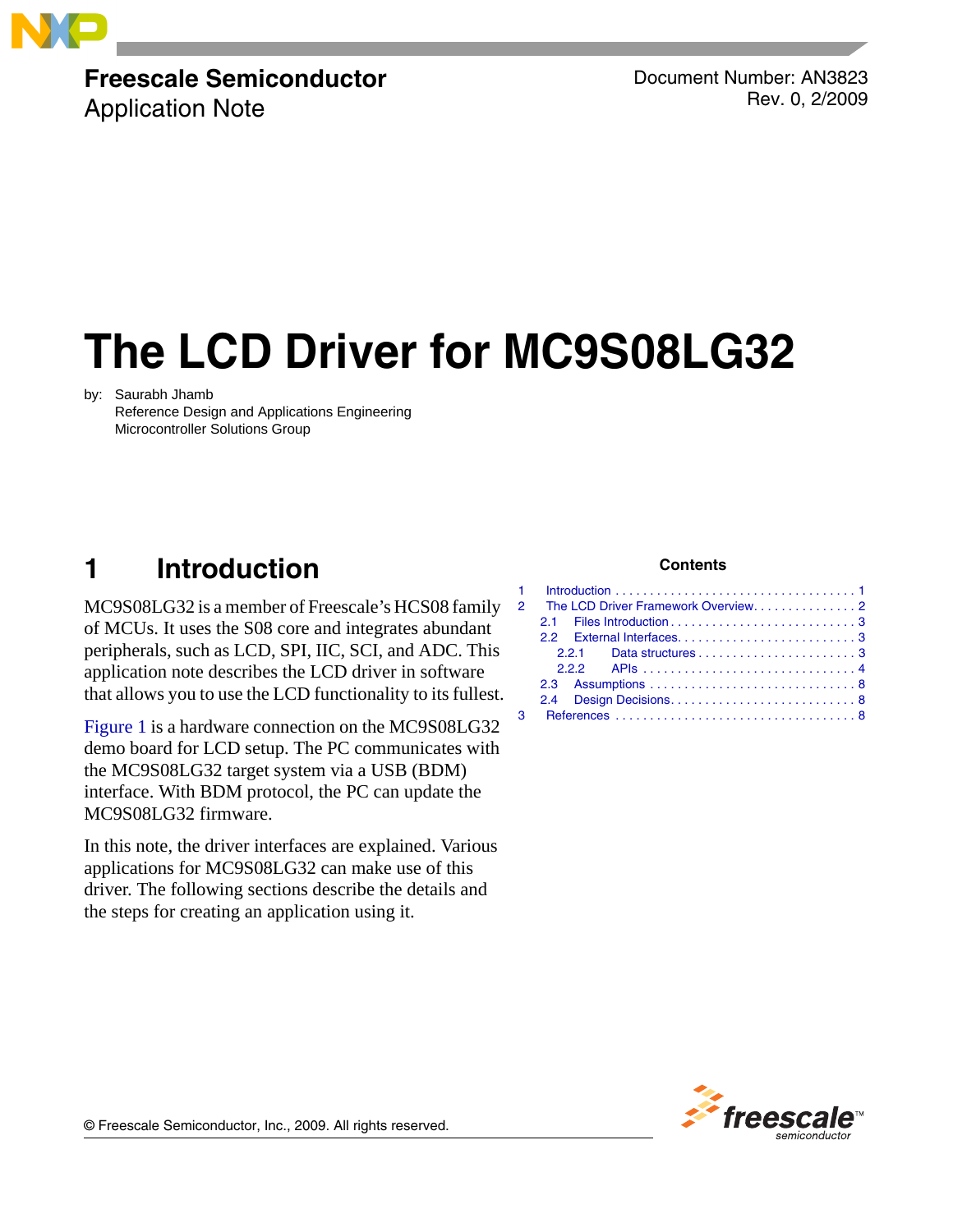

#### **LCD Driver Framework Overview**

| <b>************************</b><br>------------------- | $\mathbf{m}$ |
|--------------------------------------------------------|--------------|
|                                                        |              |
| FREESCRLE                                              |              |
|                                                        |              |
| DEMOSSOBLG32                                           |              |
|                                                        |              |
|                                                        |              |
| ۰<br>-<br>۰                                            |              |
|                                                        |              |

**Figure 1. MC9S08LG32 Demo Board LCD Setup**

## <span id="page-1-1"></span><span id="page-1-0"></span>**2 LCD Driver Framework Overview**

The LCD driver is provided as "C" code files. You can add these files to your applications. Some low level LCD driver files are specific to the LCD glass being used. Details are later in this document.

With the integration of the LCD driver, you can call LCD driver APIs to use the LCD functionality in your application.

[Figure 2](#page-1-2) illustrates the project for the MC9S08LG32 LCD driver.



**Figure 2. MC9S08LG32 LCD Driver** 

<span id="page-1-2"></span>**The LCD Driver for MC9S08LG32, Rev. 0**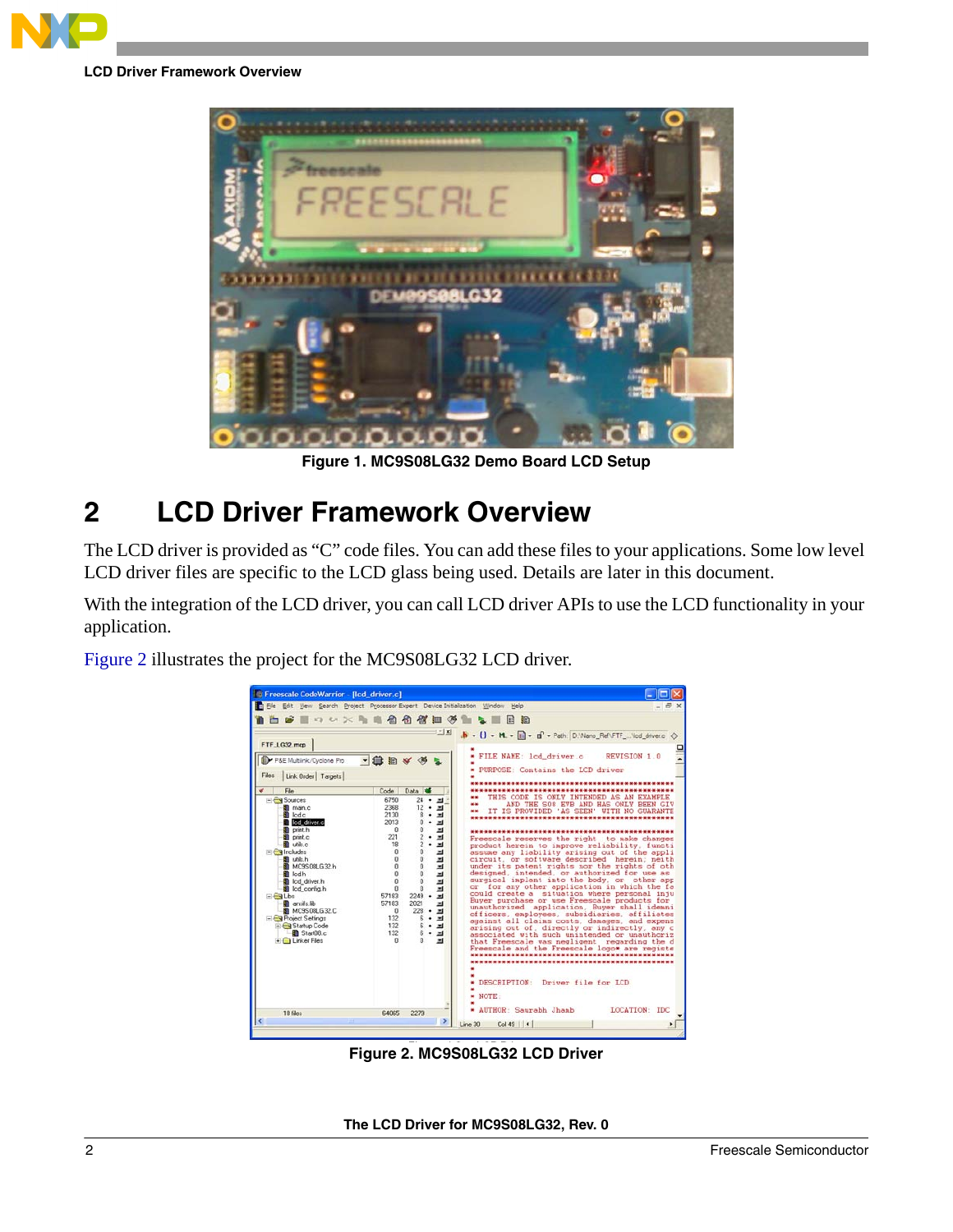

## <span id="page-2-0"></span>**2.1 Files Introduction**

There are five files associated with the driver.

- **lcd driver.c** It is the main file for the driver. It contains the various high-level API definitions exposed to the applications for LCD functionality.
- **lcd driver.h** This file contains the high-level API declarations. This file is included in the application that intends to use the LCD driver.
- **lcd.c** The LCD glass–specific segment to pin mapping matrix is defined in this file.
- **lcd.h** The LCD glass–specific macros are defined in this file.
- **lcd\_config.h** This file contains the LCD configuration specific flags that help the driver decide which LCD configuration is to be used. These flags are supposed to be edited as per the application LCD requirements.

## <span id="page-2-1"></span>**2.2 External Interfaces**

## <span id="page-2-2"></span>**2.2.1 Data Structures**

## **2.2.1.1 Configuration Macros**

#### **#define LCD\_CLOCK**

This macro defines the clock source for LCD operation.

#### **NOTE**

The application must separately enable the clock being used by the LCD by configuring the ICS (internal clock source) module accordingly.

#### **#define LCD\_CHARGEPUMP**

This macro defines whether the charge pump is on or off. 1–On, 0–Off.

#### **#define LCD\_VBIASSOURCE**

This macro specifies the LCD-bias voltage generation source. 1–externally supplied, 0–internally generated.

#### **#define LCD\_INTERRUPT**

This macro controls the on and off states of the LCD frame frequency interrupts that can be used to wake from wait and stop3 low power modes (refer to *MC9S08LG32 Reference Manual* for details). 1–on, 0–off.

#### **#define LCD\_PRESCLAR**

This macro specifies the prescalar for dividing the LCD frame frequency to user-specified level. It can take values from 0 to 7.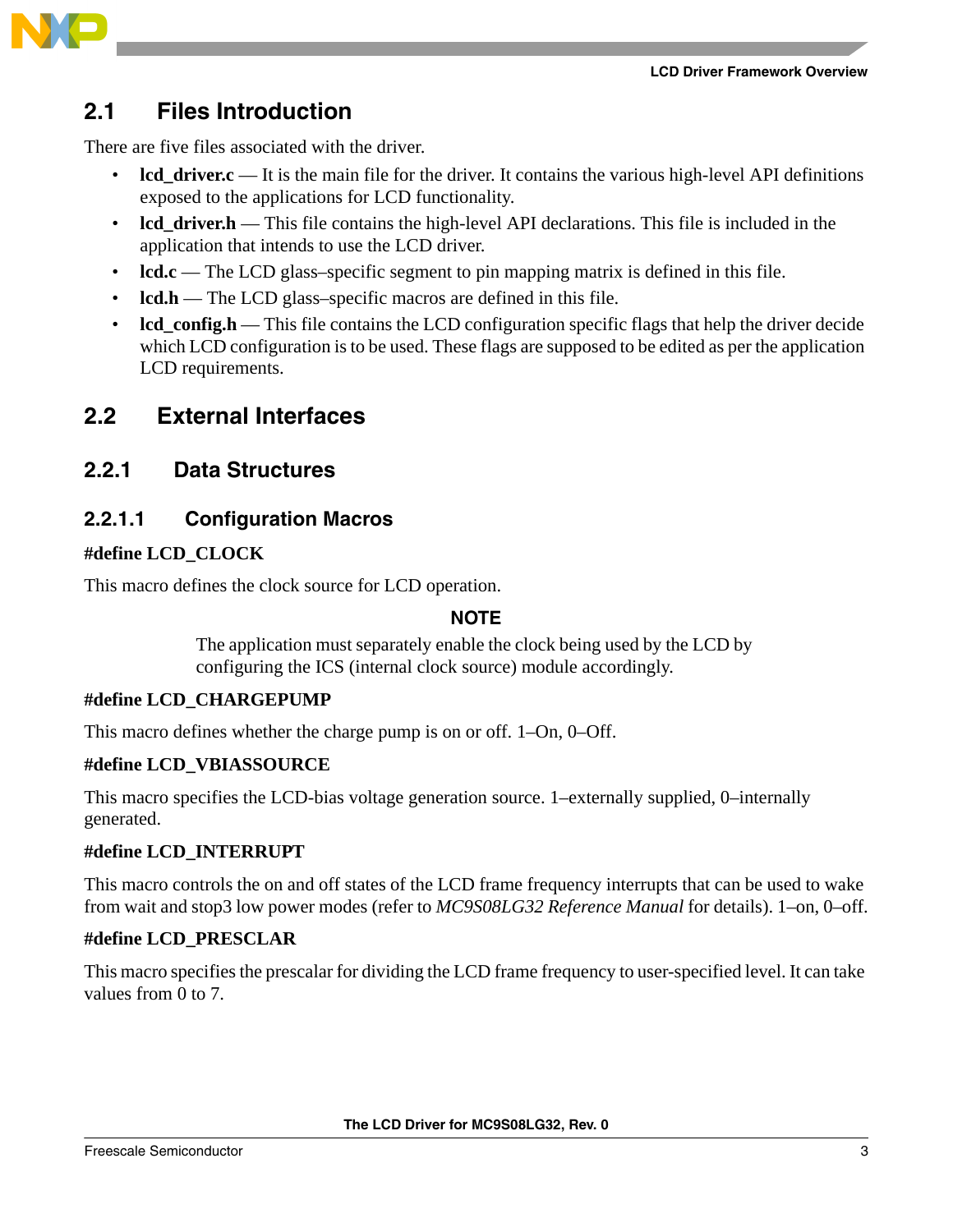

#### **LCD Driver Framework Overview**

## <span id="page-3-0"></span>**2.2.2 APIs**

Following is the detailed description of all the APIs exported to the application by the LCD driver. These interfaces are used by the application to access various LCD functions provided in MC9S08LG32.

## **2.2.2.1 lcd\_Init**

## **Prototype**

unsigned char lcd\_Init(void)

## **Description**

This provides LCD initial configuration based on flags in "lcd\_config.h" that include disabling clock gating to the LCD block, initializing various control registers, etc. It returns 0 if SUCCESS, otherwise 1.

## **NOTE**

It configures the LCD to operate in 40x4 mode.

## **2.2.2.2 lcd\_PrintString**

## **Prototype**

unsigned char lcd\_PrintString(unsigned char \*str)

#### **Description**

This takes a string as input and displays it on the alphanumeric character space on the LCD, starting from first alphanumeric digit. It returns 0 if SUCCESS, otherwise 1.

## **NOTE**

It clears the digits that are not used for displaying the string passed.

## **2.2.2.3 lcd\_PrintStringPos**

## **Prototype**

unsigned char lcd\_PrintStringPos(unsigned char \*str, unsigned char pos)

#### **Description**

This takes a string as input and displays it on the alphanumeric character space on the LCD, starting from alphanumeric digit as per the argument passed as pos. It returns 0 if SUCCESS, otherwise 1.

## **NOTE**

It does not clear the digits that are not used for displaying the string passed.

## **2.2.2.4 lcd\_SlideString**

## **Prototype**

unsigned char lcd\_SlideString(unsigned char \*str)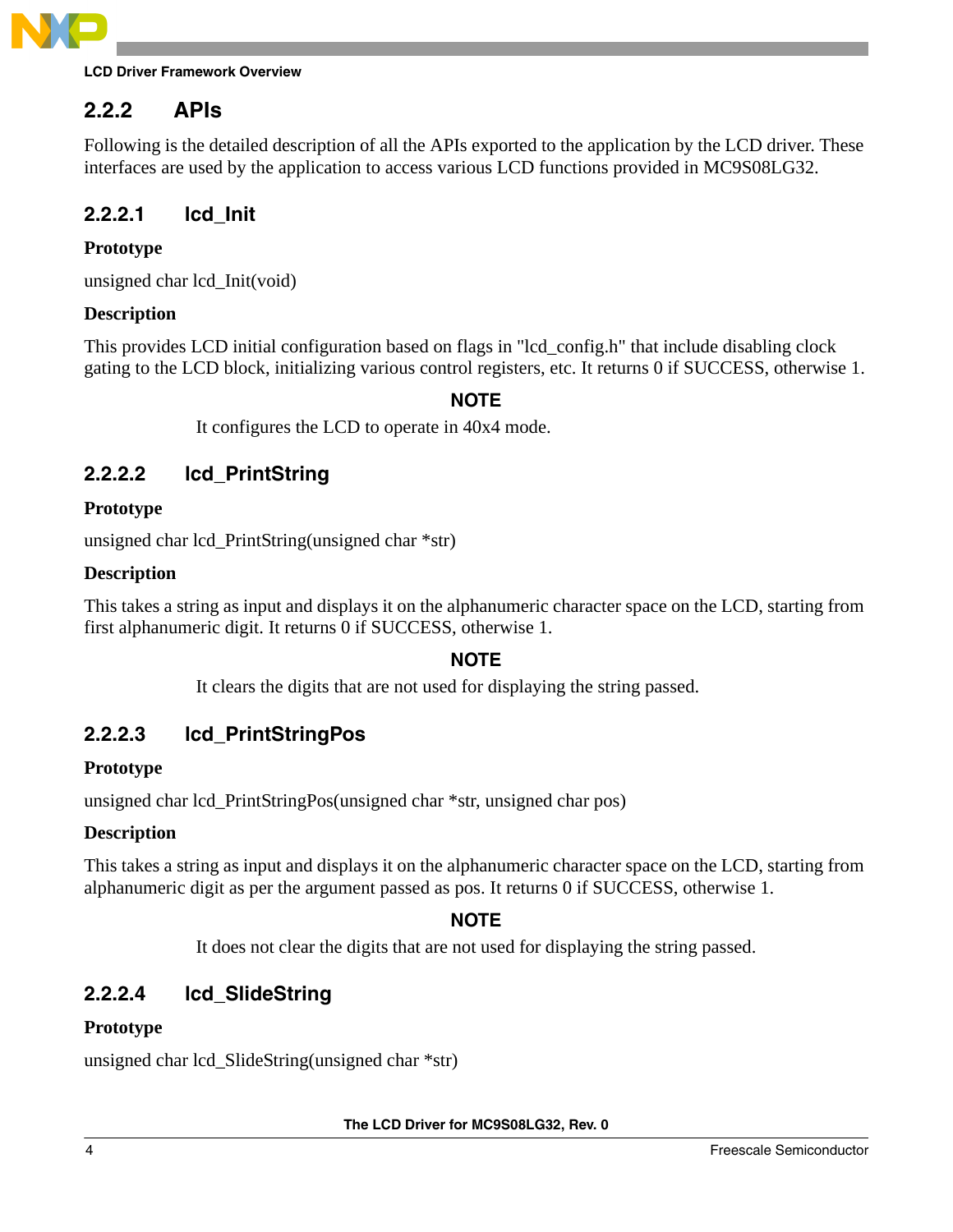

## **Description**

This takes a string as input and displays it on the alphanumeric character space on the LCD, sliding the string from the rightmost digit to the leftmost digit. It returns 0 if SUCCESS, otherwise 1.

## **2.2.2.5 lcd\_DispHexVal**

## **Prototype**

unsigned char lcd\_DispHexVal(unsigned char val, unsigned char startloc)

#### **Description**

This takes a number as input and displays it in HEX format on the alphanumeric character space on the LCD, starting from alphanumeric digit passed as startloc. It returns 0 if SUCCESS, otherwise 1.

#### **NOTE**

It does not clear the digits that are not used for displaying the string passed.

## **2.2.2.6 lcd\_DispDecVal**

#### **Prototype**

unsigned char lcd\_DispDecVal (float val, unsigned char startloc)

#### **Description**

This takes a float number as input and displays it in decimal base format on the alphanumeric character space on the LCD, starting from alphanumeric digit passed as startloc. It returns 0 if SUCCESS, otherwise 1.

#### **NOTE**

It does not clear the digits that are not used for displaying the string passed.

## **2.2.2.7 lcd\_DispVal**

#### **Prototype**

unsigned char lcd\_DispVal(unsigned int val\_int, unsigned char startloc)

#### **Description**

This takes an integer number as input and displays it in decimal base format on the alphanumeric character space on the LCD, starting from the alphanumeric digit passed as startloc. It returns 0 if SUCCESS, otherwise 1.

## **NOTE**

It does not clear the digits that are not used for displaying the string passed.

## **2.2.2.8 lcd\_StopBlinking**

#### **Prototype**

**The LCD Driver for MC9S08LG32, Rev. 0**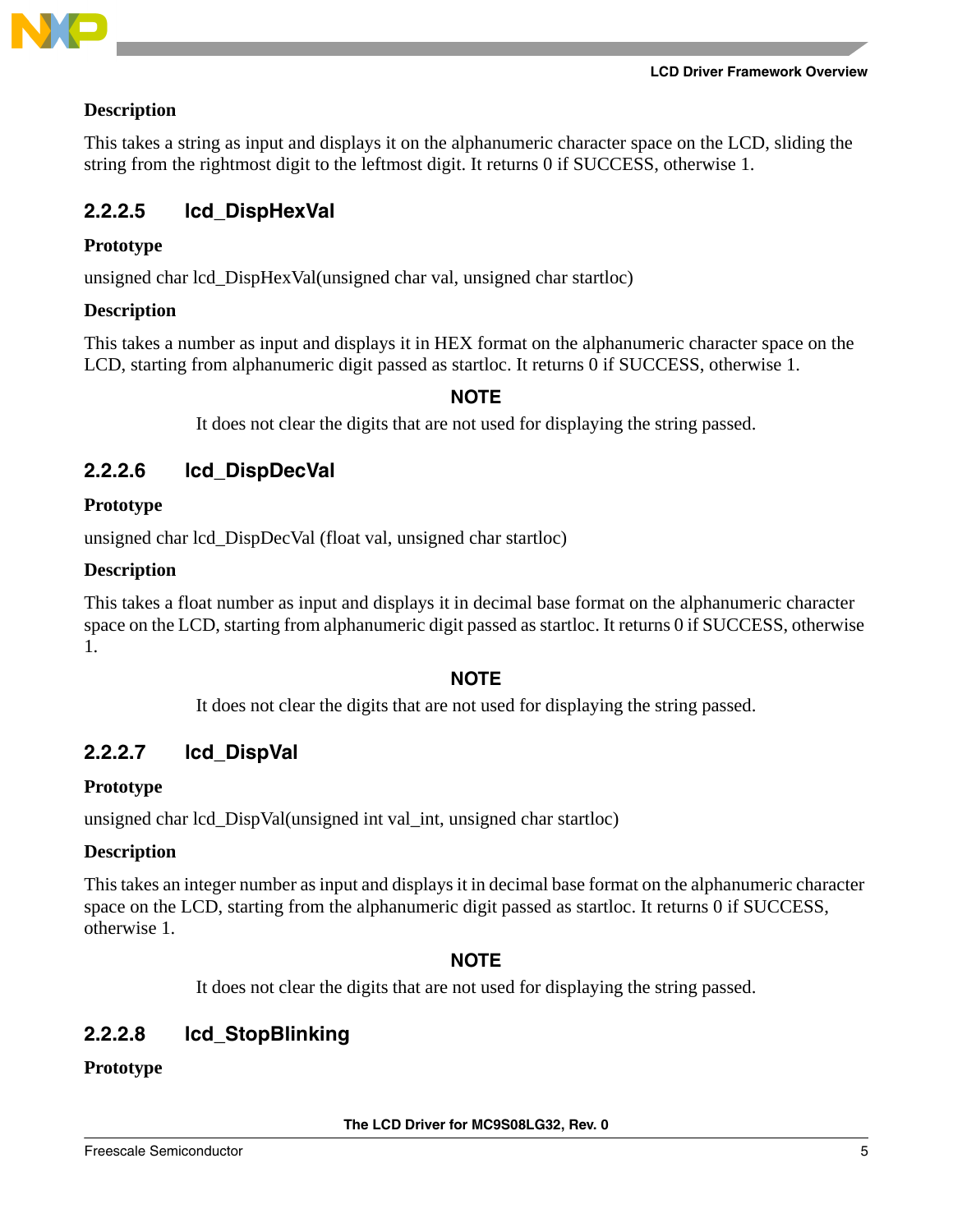

#### **LCD Driver Framework Overview**

unsigned char lcd\_StopBlinking()

#### **Description**

This turns off the blinking feature of the LCD on the current display. It returns 0 if SUCCESS, otherwise 1.

#### **NOTE**

It does not alter the current display.

## **2.2.2.9 lcd\_SetAltDisplay**

## **Prototype**

unsigned char lcd\_SetAltDisplay(unsigned char \*strnormal, unsigned char \*stralt)

#### **Description**

This turns on the alternate blinking mode with the display switching between the two strings, passed as arguments. It returns 0 if SUCCESS, otherwise 1.

## **2.2.2.10 lcd\_Clear**

#### **Prototype**

unsigned char lcd\_Clear(void)

## **Description**

This clears all the LCD segments and enables the special character displaying "freescale". It returns 0 if SUCCESS, otherwise 1.

## **2.2.2.11 lcd\_ActivateBlink**

#### **Prototype**

unsigned char lcd\_ActivateBlink(void)

#### **Description**

This activates LCD blink functionality for the current LCD display. It returns 0 if SUCCESS, otherwise 1.

## **NOTE**

It does not alter the current display.

## **2.2.2.12 lcd\_TestSpecialChars**

## **Prototype**

unsigned char lcd\_TestSpecialChars(void)

#### **Description**

This is a test routine for all the special characters supported in the LCD. It returns 0 if SUCCESS, otherwise 1.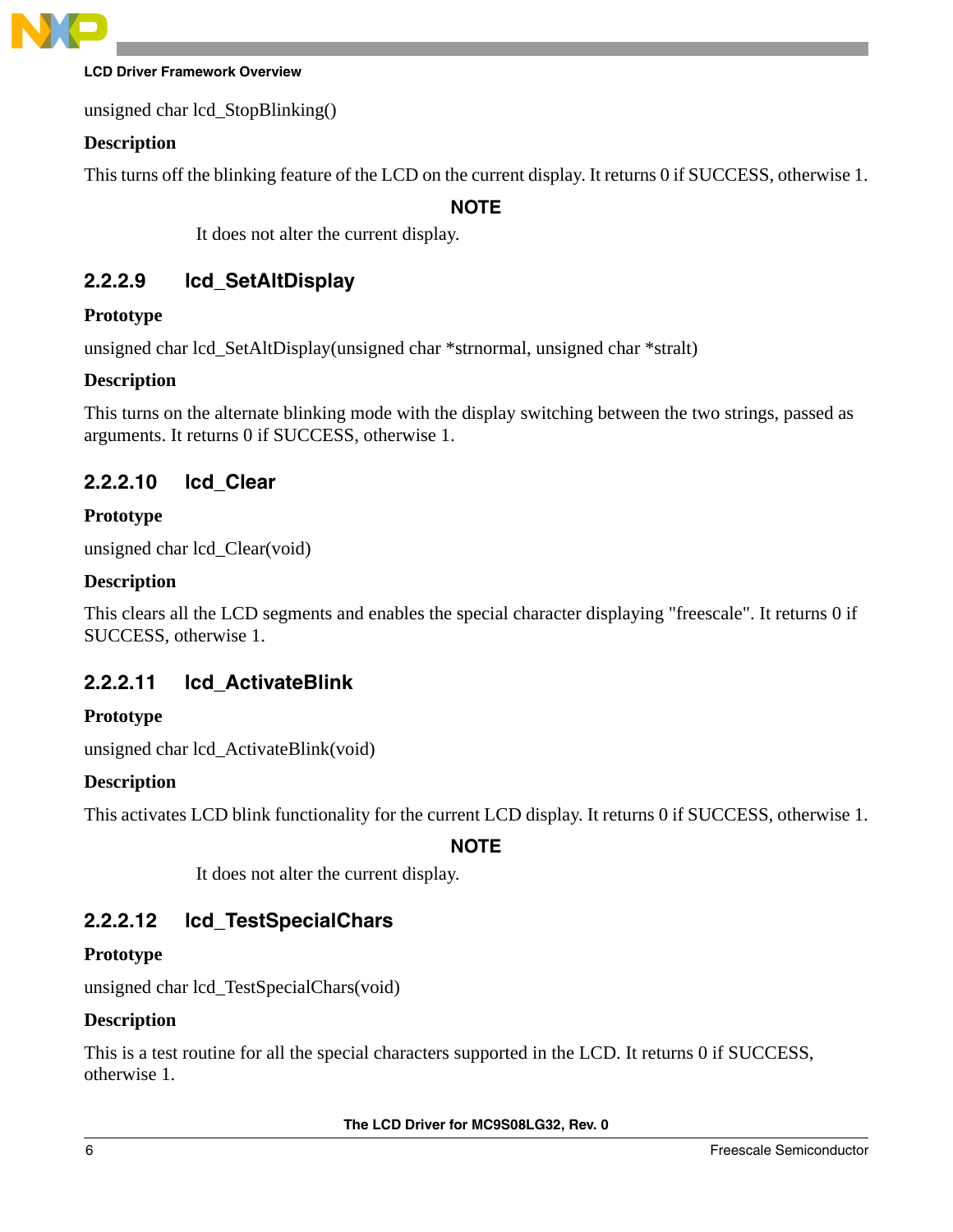

## **2.2.2.13 lcd\_ScrollNumbersAndAlphabetbets**

## **Prototype**

unsigned char lcd\_ScrollNumbersAndAlphabetbets(unsigned char digit)

## **Description**

This provides a sample test routine to test the alphanumeric digit on the LCD by displaying 0–9 and A–Z on the digit number passed. It returns 0 if SUCCESS, otherwise 1.

## **2.2.2.14 lcd\_AllDigitsTest**

## **Prototype**

unsigned char lcd\_AllDigitsTest()

## **Description**

This provides a sample test routine to test all the alphanumeric digits on the LCD by displaying 0–9 and A–Z on each of them one by one. It returns 0 if SUCCESS, otherwise 1.

## **2.2.2.15 lcd\_Diagnostic**

## **Prototype**

unsigned char lcd\_Diagnostic(void)

## **Description**

This provides a test routine to test all the segments one by one. It returns 0 if SUCCESS, otherwise 1.

## **2.2.2.16 lcd\_VolFunc**

## **Prototype**

unsigned char lcd\_VolFunc(void)

## **Description**

This is a utility function to display the VOLUME segments in a special manner. It returns 0 if SUCCESS, otherwise 1.

## **2.2.2.17 lcd\_PowerFunc**

#### **Prototype**

unsigned char lcd\_PowerFunc(void)

## **Description**

This is a utility function to display the POWER segments in a special manner. It returns 0 if SUCCESS, otherwise 1.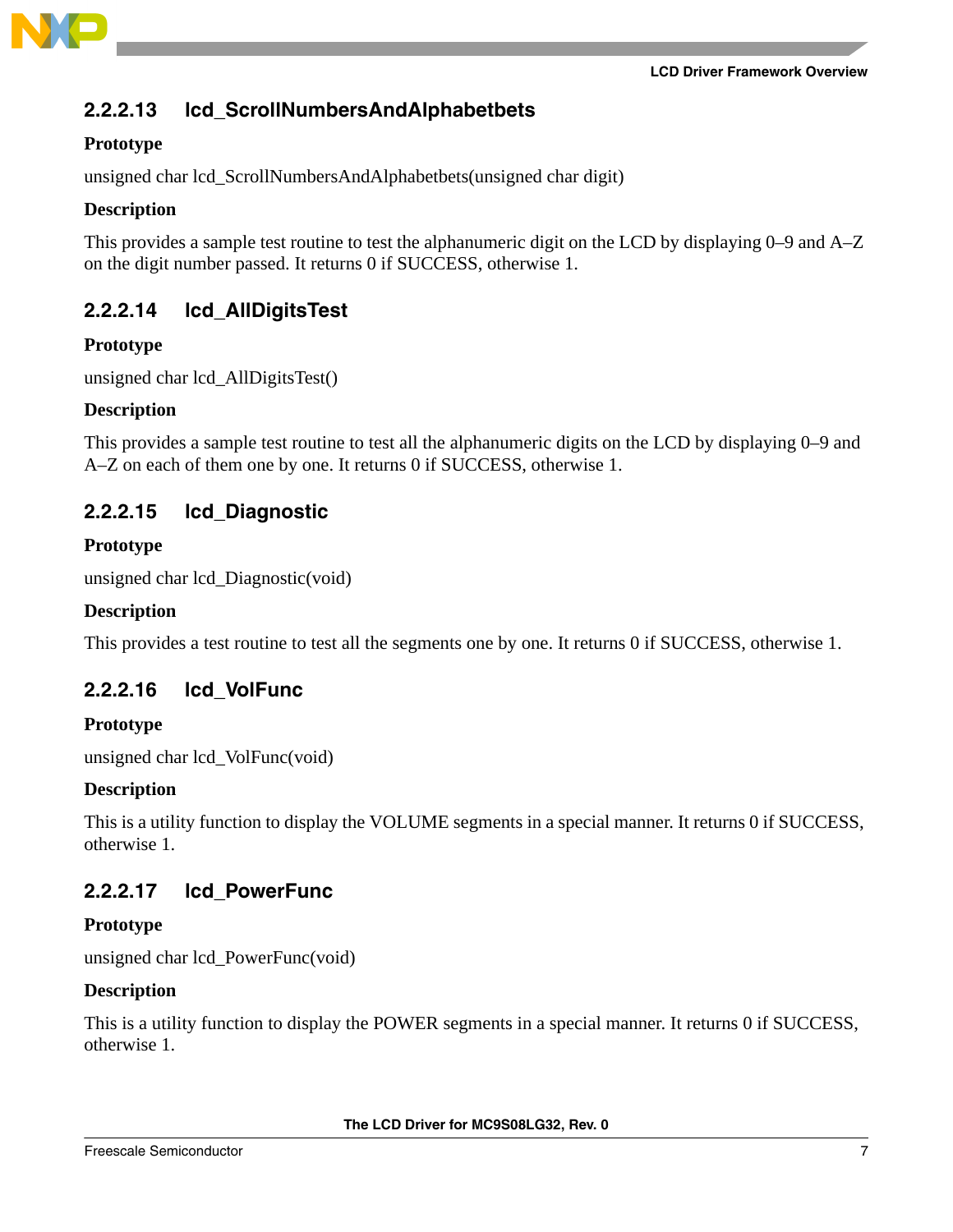

**References**

## <span id="page-7-0"></span>**2.3 Assumptions**

The descriptions in this document assumes the person reading it has full knowledge of all the configuration registers of all the blocks in MC9S08LG32, especially the LCD and ICS (internal clock source) blocks.

## <span id="page-7-1"></span>**2.4 Design Decisions**

- Provided all the functionalities present in the LCD block of MC9S08LG32 through external interfaces including access to all the special segments, capability to display strings, numbers on the LCD, blinking modes turning on and off.
- Provided test APIs to test the full functionality of the LCD in one go.

## <span id="page-7-2"></span>**3 References**

See [S08LG Product Summary Page](http://www.freescale.com/webapp/sps/site/prod_summary.jsp?code=S08LG&fsrch=1) for more information and the documents released for MC9S08LG32.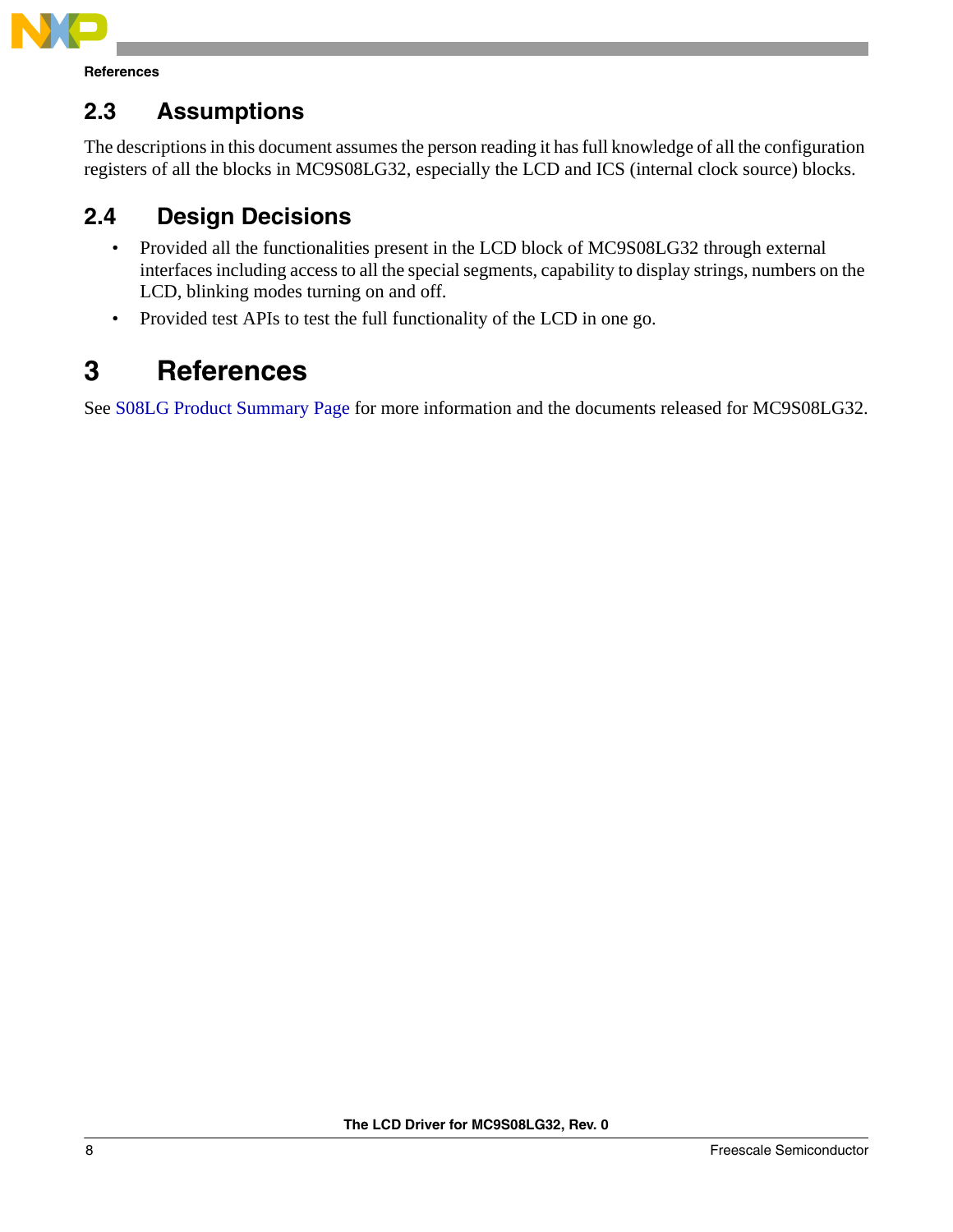

THIS PAGE IS INTENTIONALLY BLANK